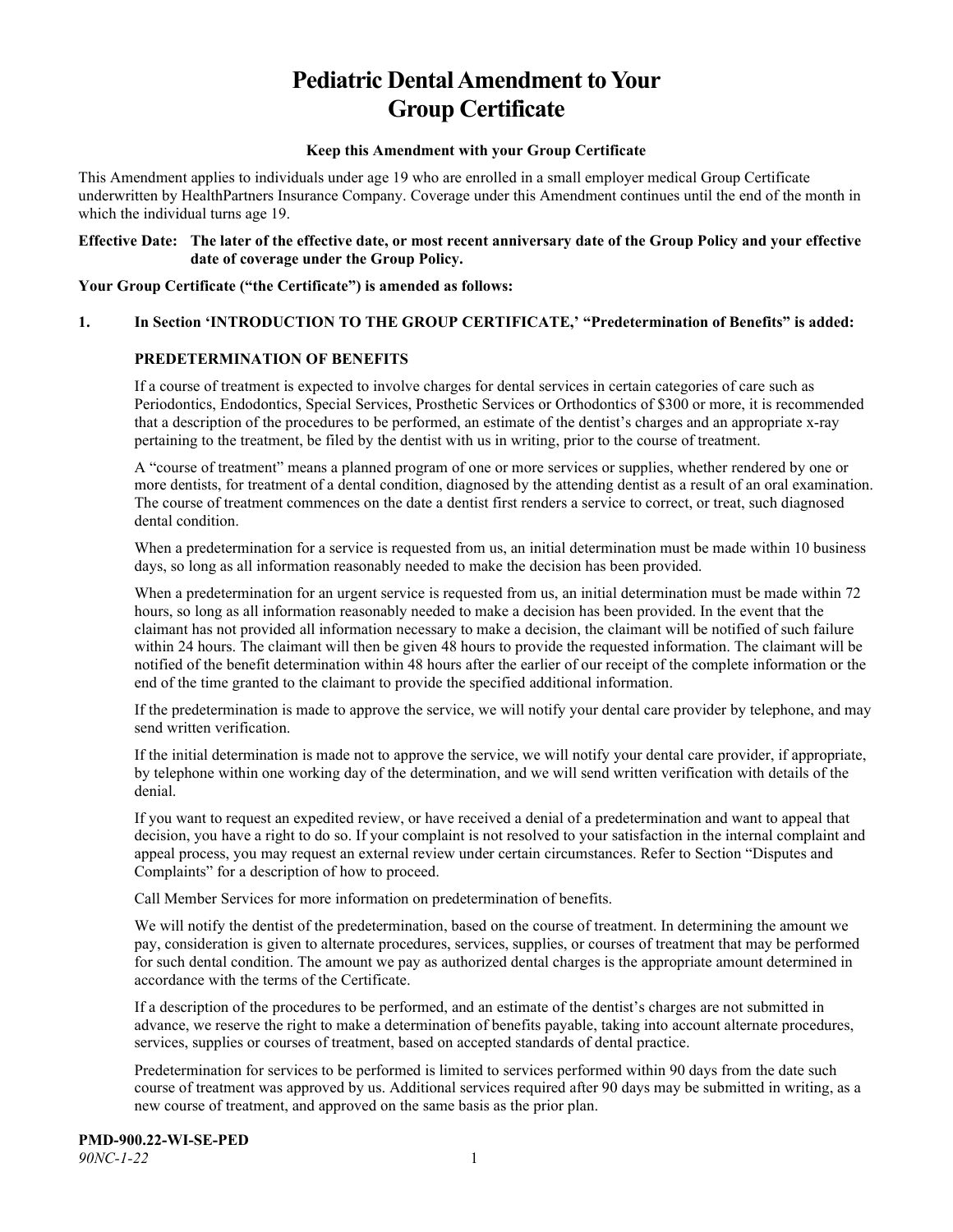#### **2. In Section 'DEFINITIONS OF TERMS USED,' the following definitions are added:**

**Clinically Accepted Dental Services.** These are techniques or services, accepted for general use, based on risk/benefit implications (evidence based). Some clinically accepted techniques are approved only for limited use, under specific circumstances.

**Consultations**. These are diagnostic services provided by a dentist or dental specialist other than the practitioner who is providing treatment.

**Cosmetic Care.** These are dental services to improve appearance, without treatment of a related illness or injury.

**Customary Restorative Materials.** These are amalgam (silver fillings), glass ionomer and intraorally cured acrylic resin and resin-based composite materials (white fillings).

**Date of Service.** This is generally the date the dental service is performed. For prosthetic, or other special restorative procedures, the date of service is the date impressions were made for final working models. For endodontic procedures, date of service is the date on which the root canal was first entered for the purpose of canal preparation.

**Dentist.** This is a professionally degreed doctor of dental surgery or dental medicine who lawfully performs a dental service in strict accordance with governmental licensing privileges and limitations.

**Elective Procedures.** These are procedures which are available to patients but which are not dentally necessary.

**Emergency Dental Care.** These are services for an acute dental condition that would lead a prudent layperson to reasonably expect that the absence of immediate care would result in serious impairment to the dentition or would place the person's oral health in serious jeopardy.

**Endodontics.** This is the treatment of diseases of the dental pulp. Endodontics includes root canal therapy, pulp capping procedures, apexification and periapical procedures associated with root canal treatment.

**Medically Necessary Orthodontic Services.** These are comprehensive medically necessary services covered for pediatric dental insureds who have a severe handicapping malocclusion related to a medical condition resulting from congenital, craniofacial or dentofacial malformations involving the teeth and requiring reconstructive surgical correction in addition to orthodontic services.

**Oral Surgery.** This is routine surgery involving teeth or alveolar bone, including extraction and alveolectomy. Oral surgery may include other oral treatment and surgery, if a dentist considers it dentally necessary. Oral surgery does not include orthodontia, orthognathic surgery, and placement of dental implants or surgical care that is necessary because of a medical condition.

**Orthodontics.** This is medically necessary dental care for the correction of severe handicapping malocclusion of teeth using appliances and techniques that alter the position of teeth in the jaws.

**Orthognathic Surgery.** This is oral surgery to alter the position of the jaw bones.

**Periodontics.** This is non-surgical and surgical treatment of diseases of the gingiva (gums) and bone supporting the teeth.

**Prosthetic Services.** These are services to replace missing teeth; including the prescribing, repair, construction, replacement and fitting of fixed bridges and full or partial removable dentures.

#### **3. The following are added to Section "SERVICES NOT COVERED," and apply only to Pediatric Dental benefits:**

- Treatment, procedures or services which are not dentally necessary and/or which are primarily educational in nature or for the vocation, comfort, convenience, appearance or recreation of the insured.
- The treatment of conditions which foreseeably result from excluded services.
- For Network Benefits, treatment, procedures or services which are not provided by a network dentist or other authorized provider or are not authorized by us.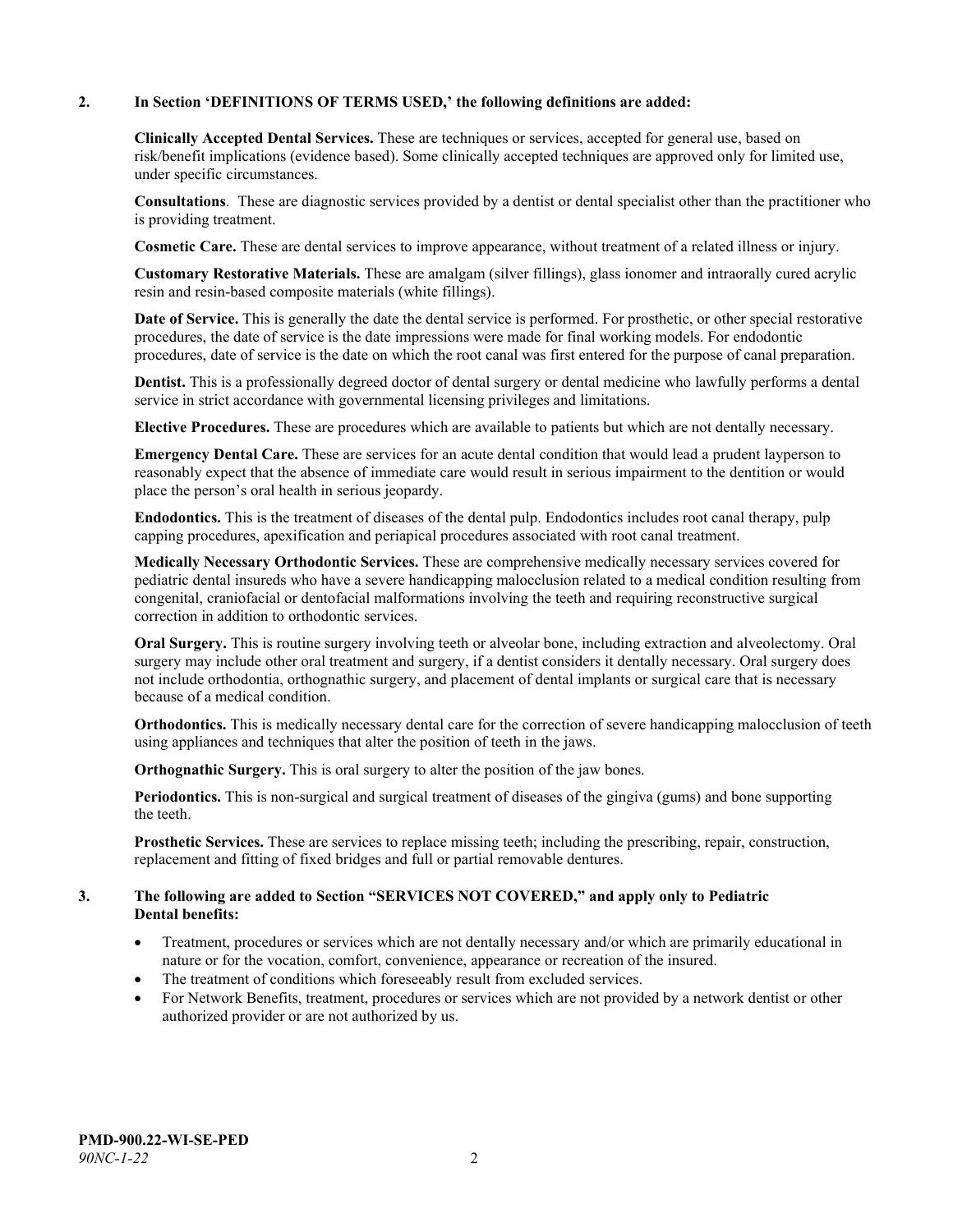- Dental services or supplies primarily intended to alter the shape, appearance and function of the teeth for cosmetic purposes, or for the purpose of improving the appearance of your teeth. This includes tooth whitening, tooth bonding and veneers that cover the teeth, and any services intended to replace existing restorations done historically for cosmetic reasons, even if due to material failure (wear/chipping/fracture) or the presence of decay at the restorative margin. This exclusion does not apply to services for reconstructive surgery. However, to the extent that these reconstructive surgery services are paid as medical services under the Certificate, they are not covered as Pediatric Dental services.
- Hospitalization or other facility charges.
- Local anesthesia or use of electronic analgesia billed as a separate procedure is not covered. Inhaled nitrous oxide is not covered. General anesthesia and intravenous sedation are not covered except as indicated in this Amendment.
- Orthodontic services, except as provided in this Amendment.
- Orthognathic surgery (surgery to reposition the jaws).
- Services which are elective, investigative, experimental or not otherwise clinically accepted.
- Procedures, appliances or restorations that are necessary to alter, restore or maintain occlusion, including but not limited to: increasing vertical dimension, replacing or stabilizing tooth structure lost by attrition (including chipping or fractures of tooth structure or restorations), or erosion, abfraction, abrasion, or realigning teeth, except as covered orthodontic services provided in this Amendment. Mandibular orthopedic appliances and bite planes are also not covered.
- Procedures, appliances (other than occlusal guards, as indicated in this Amendment) or restorations for the prevention of bruxism (grinding of teeth) or clenching.
- Services for the following items:
	- o replacement of any missing, lost or stolen dental or implant-supported prosthesis.
	- replacement or repair of orthodontic appliances.<br>○ replacement of orthodontic appliances due to not
	- replacement of orthodontic appliances due to non-compliance.
- Services related to a prosthetic or special restorative appliance which was installed or delivered more than 60 days after termination of coverage.
- Diagnostic testing that is performed and billed as a separate procedure such as collection of microorganisms for culture, viral cultures, genetic testing for susceptibility or oral disease and caries susceptibility tests. This includes all oral pathology and laboratory testing charges.
- For non-network coverage, dental services related to the replacement of any teeth missing prior to the insured's effective date under this Amendment.
- Dental services, supplies and devices not expressly covered as a benefit under this Amendment.
- Prescription drugs and medications prescribed by a dentist. This includes gingival irrigation.
- Services provided to the insured which the insured is not required to pay.
- The portion of a billed charge for an otherwise covered service by a non-network provider, which is in excess of our maximum amount allowed. We also do not cover charges or a portion of a charge which is either a duplicate charge for a service or charges for a duplicate service.
- Services for injury or illness either (a) arising out of an injury in the course of employment and subject to workers' compensation or similar law; or (b) for which benefits are payable without regard to fault, under coverage statutorily required to be contained in any motor vehicle or other liability insurance policy or equivalent self-insurance; or (c) for which benefits are payable under another policy of accident and health insurance, Medicare or any other governmental program.
- Except where expressly addressed in this Amendment, when multiple, acceptable treatment options exist related to a specific dental problem, we will provide benefits based upon the least costly alternative treatment. This includes inlay restorations paid as corresponding amalgam restorations.
- Services covered under the patient's medical plan, except to the extent not covered under the patient's medical plan.
- Additional charges for office visits that occur after regularly scheduled hours, missed appointments or appointments cancelled on short notice.
- Onlays, veneers or partial crowns fabricated from extraorally cured composite resin or porcelain.
- Periodontal splinting.
- Athletic mouthguards.
- Charges for infection control, sterilization and waste disposal.
- Charges for sales tax.
- Treatment, procedures, or services or drugs which are provided when you are not covered under this Amendment.
- Cone beam CT capture and interpretation.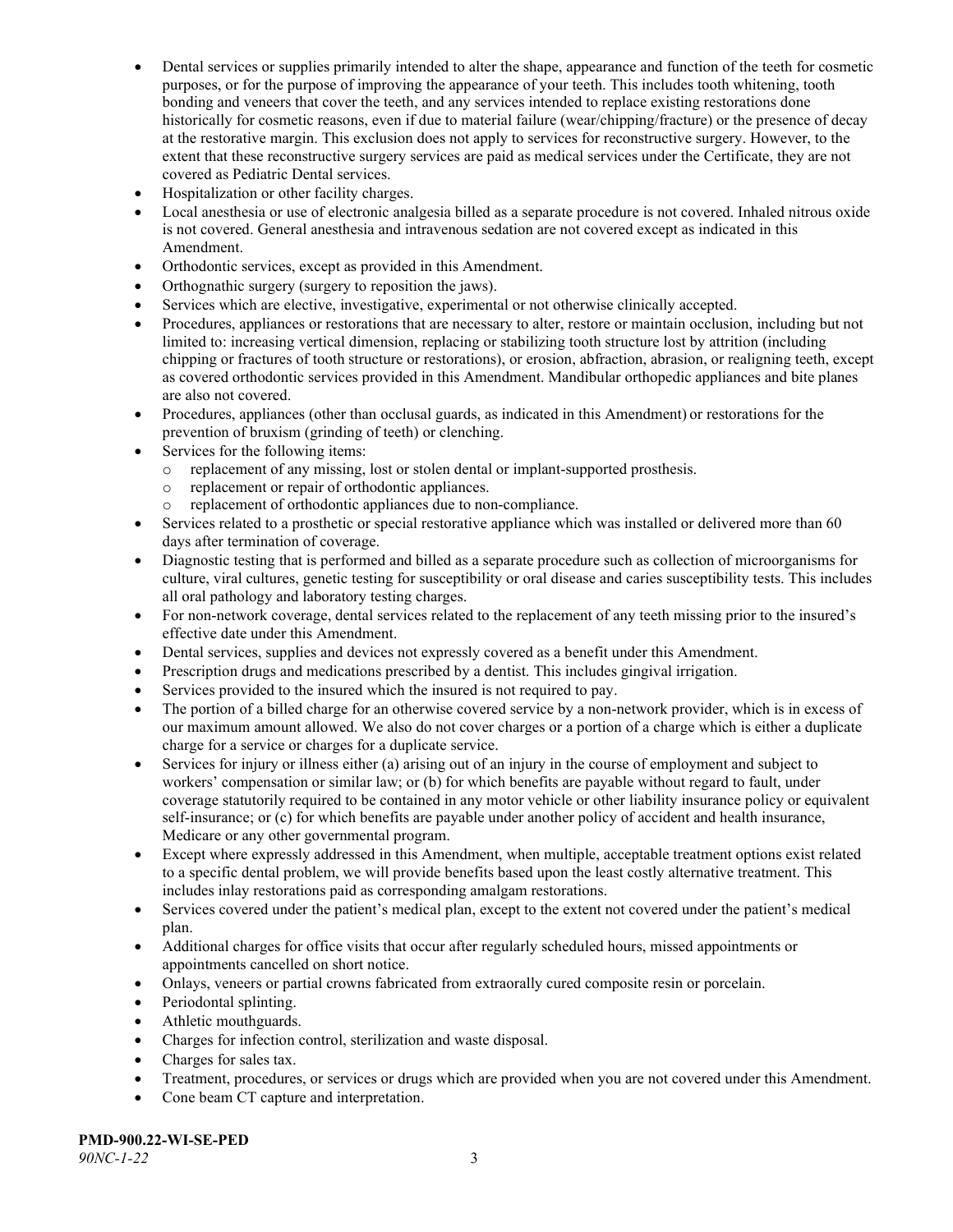- Harvest of bone for use in autogenous grafting procedure.
- Charges for maxillofacial prosthetics.
- Charges for case presentations for treatment planning or behavioral management.
- Charges for enamel microabrasion, odontoplasty and pulpal regeneration.
- Charges for surgical procedures for isolation of a tooth with a rubber dam.
- Non-intravenous conscious sedation and drugs to treat anxiety or pain.
- Charges for endodontic endosseous implants.
- Charges for intentional reimplantation (including necessary splinting).
- Charges for canal preparation and fitting of preformed dowel or post.
- Charges for temporary crowns for fractured teeth.
- Charges for interim or custom abutments for implants.
- Charges for rebonding, recementing and repair of fixed retainers.
- Charges for surgical placement of a temporary anchorage device.
- Charges for autogenous or nonautogenous osseous, osteoperiosteal or cartilage graft of the mandible or maxilla.
- Charges for anatomical crown exposure.
- Interim prostheses.
- Connector bars, stress breakers and precision attachments.
- Provisional pontics, crowns and retainer crowns.
- Copings.
- Oral hygiene instruction.
- Removal of fixed space maintainers.
- Hospital, home and extended care facility visits by dental providers.
- Gold foil restorations.
- Treatment for correction of malocclusion of teeth and associated dental and facial disharmonies, and posttreatment retainers, when treatment is not medically necessary.
- Maxillofacial MRI, maxillofacial ultrasound and sialoendoscopy capture and interpretation.
- Post processing of image or image sets.
- Caries risk assessment and documentation.
- Charges for unspecified procedures.
- Charges for the placement of a restorative foundation for an indirect restoration.
- Charges for periradicular services and bone grafts or other material used in conjunction with periradicular surgery.
- Non-dental administrative fees and charges including, but not limited to dental record preparation, and interest charges.
- Services related to the diagnosis and treatment of Temporomandibular Joint Dysfunction (TMD).
- Services associated with non-covered services.

#### **4. The Benefits Chart is expanded to include the following:**

## **Pediatric Dental Benefits Chart**

**The Certificate covers Preventive and Diagnostic Services, Basic, Special, Prosthetic and medically necessary Orthodontia Services only, for insureds under age 19.**

**HealthPartners Insurance Company agrees to cover the dental services described below. This Benefits Chart describes the level of payment that applies for each of the covered services. To be covered, dental services or items described below must be medically or dentally necessary. The date of service must be while you are enrolled in the plan.**

**Coverage for eligible services is subject to the exclusions, limitations and other conditions of this Amendment and the Certificate. See item 3. of this Amendment for additional information about exclusions.**

**This dental plan allows you to choose, at any time, dentists within the dental network (Network Benefits), or dentists outside of the network (Non-Network Benefits).**

**The amount that we pay for covered services is listed below. The insured is responsible for the specified dollar amount and/or percentage of charges that we do not pay. Coverage may vary according to your network selection.**

**Benefits are underwritten by HealthPartners Insurance Company.**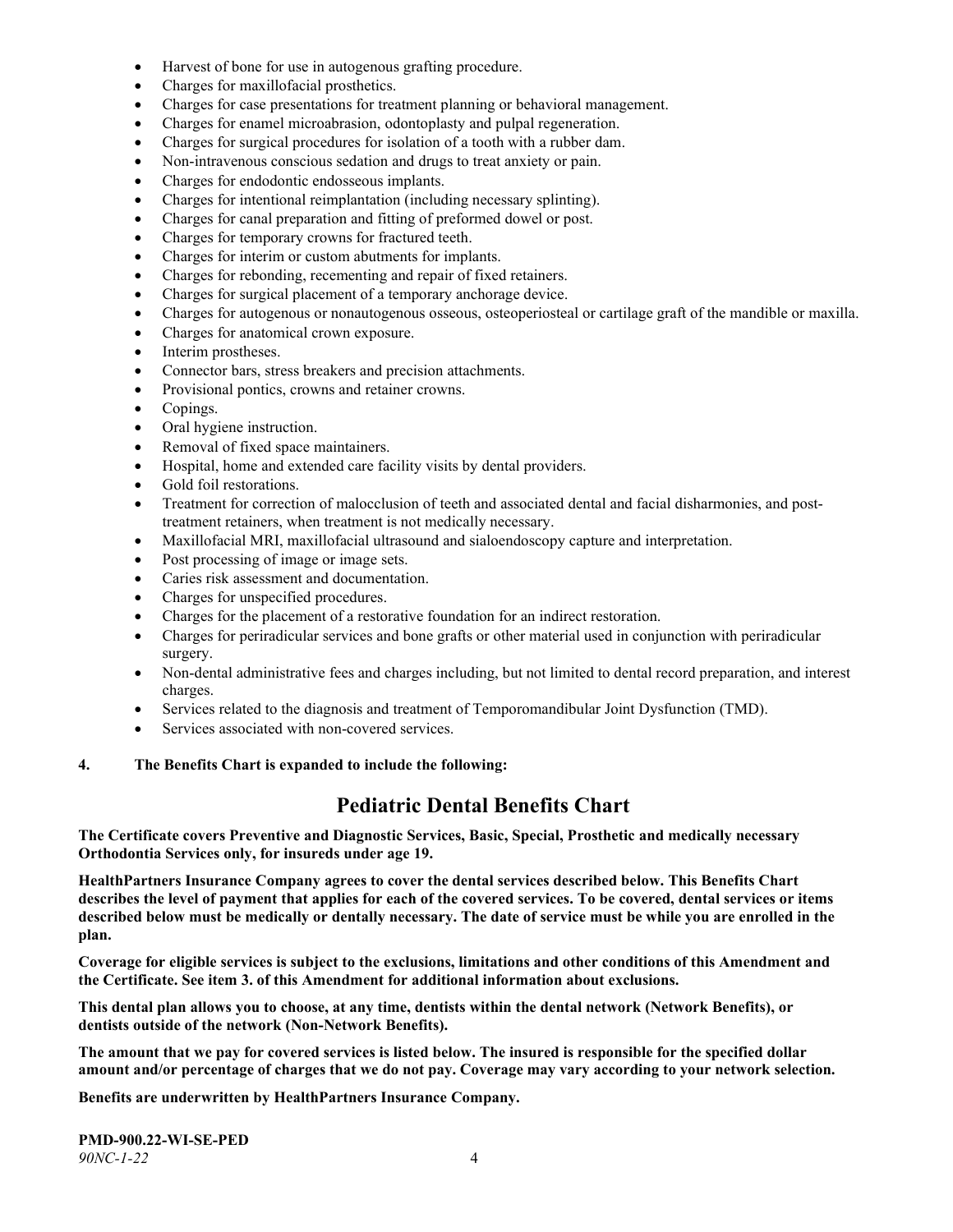**When you use Non-Network providers, benefits are substantially reduced and you will likely incur significantly higher out-of-pocket expenses. A Non-Network provider does not usually have an agreement with HealthPartners Insurance Company to provide services at a discounted fee. In addition, Non-Network Benefits are restricted to the usual and customary amount under the definition of "Charge." The usual and customary amount can be significantly lower than a Non-Network provider's billed charges. If the Non-Network provider's billed charges are over the usual and customary amount, you pay the difference, in addition to any required deductible, copayment and/or coinsurance, and these charges do not apply to the out-of-pocket limit.**

**This plan is subject to plan and benefit changes required to maintain compliance with federal and state law. This includes, but is not limited to, benefit changes required to maintain a certain actuarial value or metal level. We may also change your deductible, coinsurance and out-of-pocket limit values on an annual basis to reflect cost of living increases.**

**These definitions apply to this Amendment.**

| <b>Calendar Year:</b>  | This is the 12-month period beginning 12:01 A.M. Central Time, on January 1, and<br>ending 12:00 A.M. Central Time of the next following December 31.                                                                                                                                                                                                                                                                                                                                                                                                                                                                                                                                                                                                                                                                                                                                                                                                                 |
|------------------------|-----------------------------------------------------------------------------------------------------------------------------------------------------------------------------------------------------------------------------------------------------------------------------------------------------------------------------------------------------------------------------------------------------------------------------------------------------------------------------------------------------------------------------------------------------------------------------------------------------------------------------------------------------------------------------------------------------------------------------------------------------------------------------------------------------------------------------------------------------------------------------------------------------------------------------------------------------------------------|
| Charge:                | For covered services delivered by network providers, this is the provider's discounted<br>charge for a given dental/surgical service, procedure or item, which network providers<br>have agreed to accept as payment in full.                                                                                                                                                                                                                                                                                                                                                                                                                                                                                                                                                                                                                                                                                                                                         |
|                        | For covered services delivered by non-network providers, this is the provider's charge<br>for a given dental/surgical service, procedure or item, up to our maximum amount<br>allowed for that service, procedure or item.                                                                                                                                                                                                                                                                                                                                                                                                                                                                                                                                                                                                                                                                                                                                            |
|                        | Our maximum amount allowed is based on the usual and customary charge for a given<br>dental/surgical service, procedure or item. It is consistent with the charge of other<br>providers of a given service or item in the same region. You must pay for any charges<br>above the maximum amount allowed, and they do not apply to the out-of-pocket limit.                                                                                                                                                                                                                                                                                                                                                                                                                                                                                                                                                                                                            |
|                        | To be covered, a charge must be incurred on or after the insured's effective date and<br>on or before the termination date. For network provider charges, the amount of the<br>copayment or coinsurance, or the amount applied to any deductible, is based on the<br>agreed fee applicable to the network provider, or a reasonable estimate of the cost<br>according to a fee schedule equivalent. For non-network provider charges, the amount<br>considered as a copayment or coinsurance, or the amount applied to any deductible, is<br>based on the lesser of the billed charge and our maximum amount allowed.                                                                                                                                                                                                                                                                                                                                                 |
| Copayment/Coinsurance: | The specified dollar amount, or percentage, of charges incurred for covered services,<br>which we do not pay, but which an insured must pay, each time an insured receives<br>certain dental services, procedures or items. Our payment for those covered services or<br>items begins after the copayment or coinsurance is satisfied. Covered services or items<br>requiring a copayment or coinsurance are specified in this Benefits Chart. For network<br>provider charges, the amount considered as a copayment or coinsurance is based on<br>the agreed fee applicable to the network provider, or a reasonable estimate of the cost<br>according to a fee schedule equivalent. For non-network provider charges, the amount<br>considered as a copayment or coinsurance is based on the lesser of the billed charge<br>and our maximum amount allowed. A copayment or coinsurance is due at the time a<br>service is rendered, or when billed by the provider. |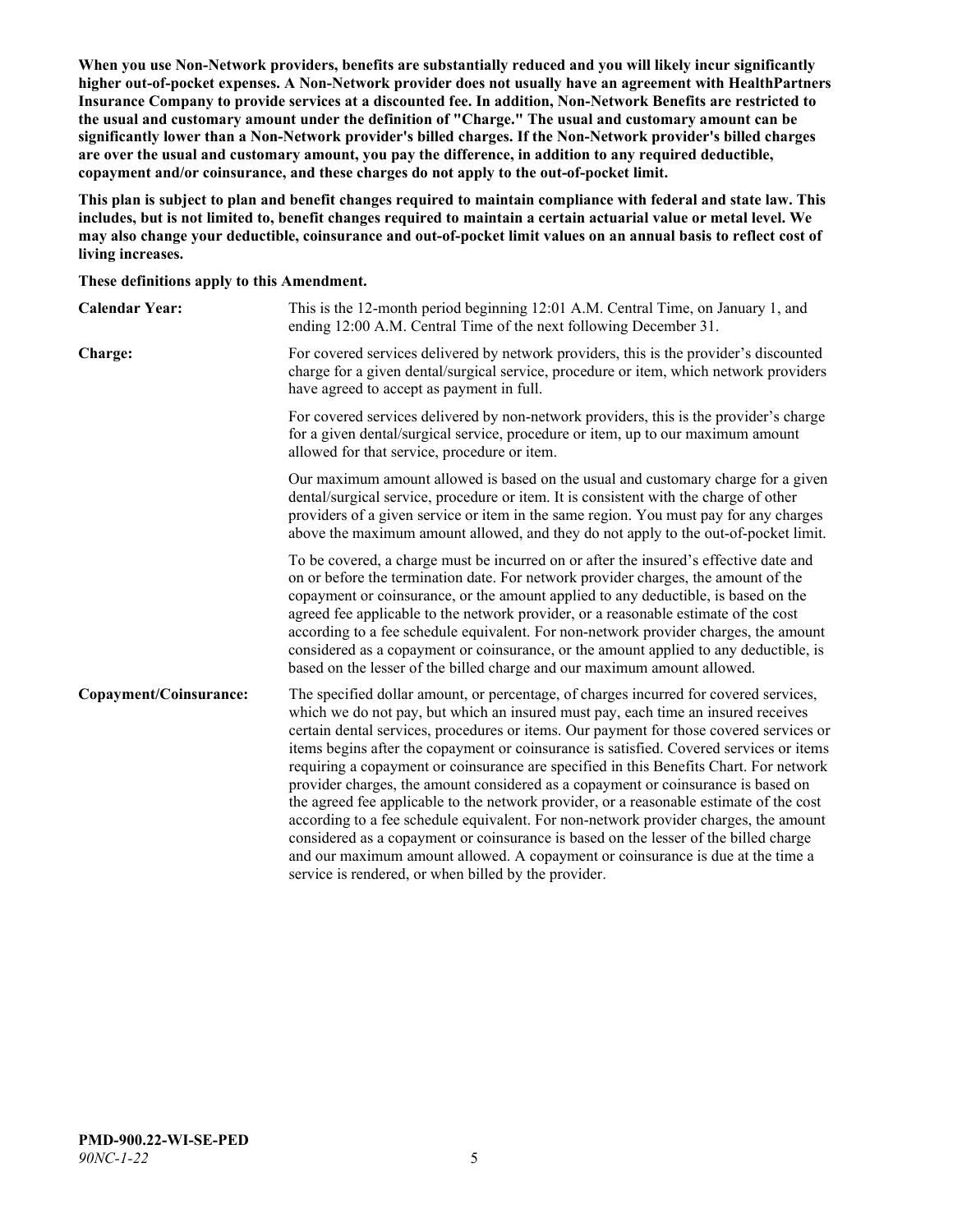| Deductible:                    | The specified dollar amount of charges incurred for covered services, which we do not<br>pay, but an insured or a family has to pay first in a calendar year. Our payment for<br>those services or items begins after any deductible is satisfied. Your plan has an<br>embedded deductible. This means once an insured meets the individual deductible, the<br>plan begins paying benefits for that person. If two or more members of the family meet<br>the family deductible, the plan begins paying benefits for all members of the family,<br>regardless of whether each insured has met the individual deductible. However, an<br>insured may not contribute more than the individual deductible towards the family<br>deductible. The amount of the charges that apply to any deductible are based on (1) the<br>agreed fee applicable to the network provider, or a reasonable estimate of the cost<br>according to a fee schedule equivalent; or (2) the lesser of the billed charge and our<br>maximum amount allowed for the non-network provider. This Benefits Chart indicates<br>which covered services are not subject to the deductible. |
|--------------------------------|---------------------------------------------------------------------------------------------------------------------------------------------------------------------------------------------------------------------------------------------------------------------------------------------------------------------------------------------------------------------------------------------------------------------------------------------------------------------------------------------------------------------------------------------------------------------------------------------------------------------------------------------------------------------------------------------------------------------------------------------------------------------------------------------------------------------------------------------------------------------------------------------------------------------------------------------------------------------------------------------------------------------------------------------------------------------------------------------------------------------------------------------------------|
| <b>Out-of-Pocket Expenses:</b> | You pay any specified copayments/coinsurance and deductibles applicable for<br>particular services, subject to the out-of-pocket limit described below. These amounts<br>are in addition to the monthly premium payments.                                                                                                                                                                                                                                                                                                                                                                                                                                                                                                                                                                                                                                                                                                                                                                                                                                                                                                                               |
| <b>Out-of-Pocket Limit:</b>    | You pay any copayments/coinsurance and deductibles for covered services, to the individual<br>or family out-of-pocket limit. Thereafter we cover 100% of charges incurred for all other<br>covered services, for the rest of the calendar year. You pay amounts greater than the out-of-<br>pocket limits if any benefit maximums are exceeded.                                                                                                                                                                                                                                                                                                                                                                                                                                                                                                                                                                                                                                                                                                                                                                                                         |
|                                | Non-Network Benefits above the maximum amount allowed (see definition of "charge"<br>above) do not apply to the out-of-pocket limit.                                                                                                                                                                                                                                                                                                                                                                                                                                                                                                                                                                                                                                                                                                                                                                                                                                                                                                                                                                                                                    |
|                                | You are responsible to keep track of the out-of-pocket expenses. Contact Member Services<br>for assistance in determining the amount paid by the insured for specific eligible services<br>received. Claims for reimbursement under the out-of-pocket limit provisions are subject to<br>the same time limits and provisions described under the "Claims Provisions" section of the<br>Certificate.                                                                                                                                                                                                                                                                                                                                                                                                                                                                                                                                                                                                                                                                                                                                                     |

## **Limits shown below are combined under your Network Benefits and Non-Network Benefits.**

#### **Individual Calendar Year Deductible**

| <b>Network Benefits</b>                         | <b>Non-Network Benefits</b>                        |
|-------------------------------------------------|----------------------------------------------------|
| See your Network Benefits individual deductible | See your Non-Network Benefits individual           |
| under your Medical Plan Benefits Chart.         | deductible under your Medical Plan Benefits Chart. |

#### **Family Calendar Year Deductible**

| Network Benefits                                                                       | <b>Non-Network Benefits</b>                                                                |
|----------------------------------------------------------------------------------------|--------------------------------------------------------------------------------------------|
| See your Network Benefits family deductible under<br>vour Medical Plan Benefits Chart. | See your Non-Network Benefits family deductible<br>under your Medical Plan Benefits Chart. |

## **Individual Calendar Year Out-of-Pocket Limit**

| <b>Network Benefits</b>                                                                                 | <b>Non-Network Benefits</b>                                                                                |
|---------------------------------------------------------------------------------------------------------|------------------------------------------------------------------------------------------------------------|
| See your Network Benefits individual out-of-<br>pocket limit under your Medical Plan Benefits<br>Chart. | See your Non-Network Benefits individual<br>out-of-pocket limit under your Medical Plan<br>Benefits Chart. |

#### **Family Calendar Year Out-of-Pocket Limit**

| <b>Network Benefits</b>                                                                             | <b>Non-Network Benefits</b>                                                                             |
|-----------------------------------------------------------------------------------------------------|---------------------------------------------------------------------------------------------------------|
| See your Network Benefits family out-of-<br>pocket limit under your Medical Plan Benefits<br>Chart. | See your Non-Network Benefits family out-of-<br>pocket limit under your Medical Plan Benefits<br>Chart. |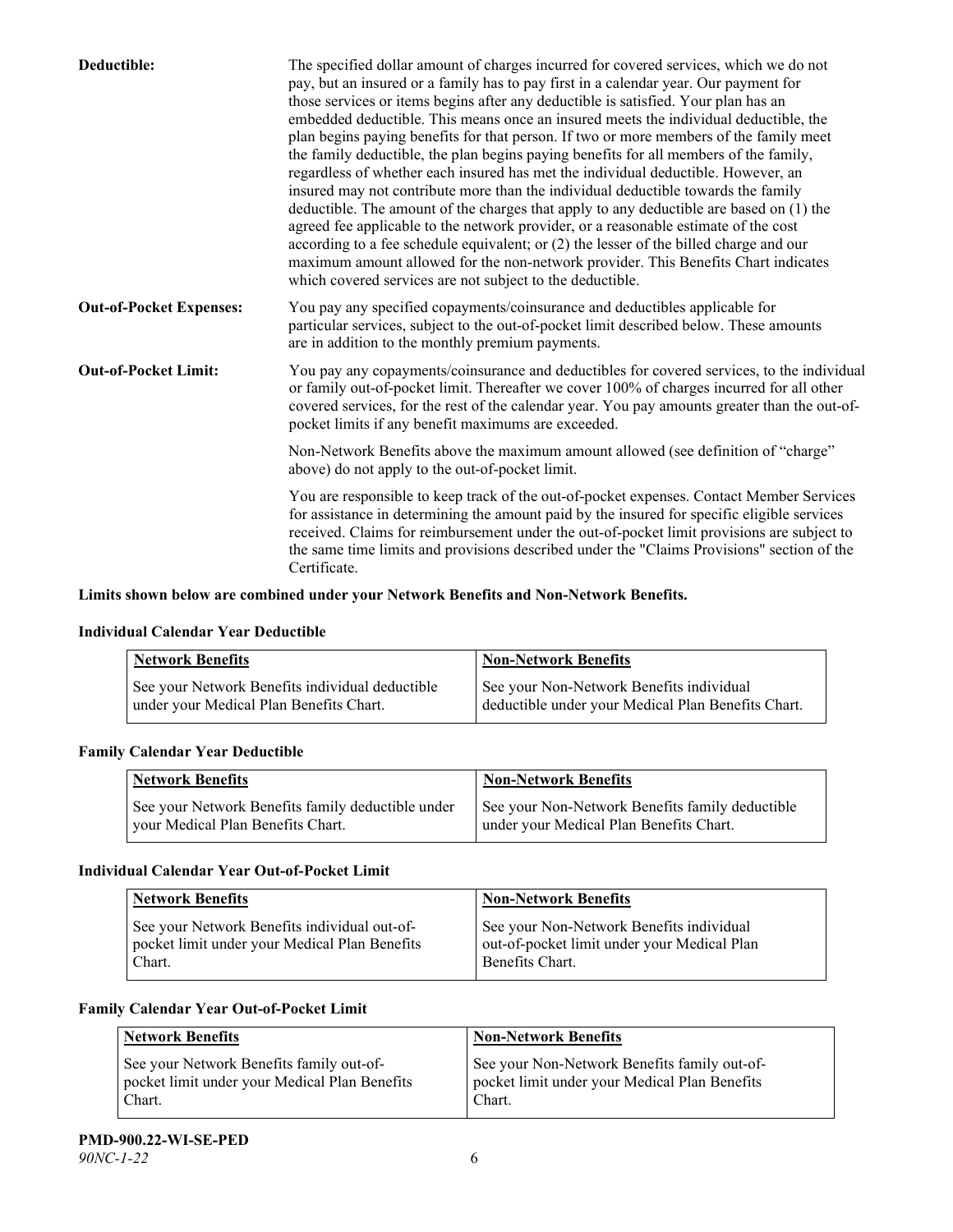## **PREVENTIVE AND DIAGNOSTIC SERVICES**

#### **Covered Services:**

We cover the following preventive and diagnostic services, with certain limitations which are listed below.

- **Routine dental care examinations for new and existing patients** limited to twice each calendar year.
- **Dental cleaning (prophylaxis or periodontal maintenance cleaning)** limited to twice each calendar year.
- **Professionally applied topical fluoride (other than silver diamine fluoride)** limited to twice each calendar year.
- **Silver diamine fluoride** limited to twice per tooth each calendar year.
- **Pit and Fissure sealant application and preventive resin restoration** limited to one application per tooth per 36-month period, for unrestored permanent molars.
- **Bitewing x-rays** limited to twice each calendar year.
- **Full mouth or panoramic x-rays** limited to once every 60 months.
- **Other x-rays, except as provided in connection with orthodontic diagnostic procedures and treatment.**
- **Space maintainers (fixed or removable appliances designed to prevent adjacent and opposing teeth from moving)** for lost primary teeth.
- **Evaluations that are not routine and periodic, including: problem-focused evaluations (either limited or detailed and extensive), periodontal evaluations, and evaluations for insureds under the age of 3 which include counseling with the primary caregiver.**
- **Screening or assessments of a patient** limited to twice each calendar year.

| Network Benefits              | <b>Non-Network Benefits</b>  |
|-------------------------------|------------------------------|
| 100% of the charges incurred. | 50% of the charges incurred. |

#### **Not Covered:**

- Diagnostic testing that is performed and billed as a separate procedure such as collection of microorganisms for culture, viral cultures, genetic testing for susceptibility or oral disease and caries susceptibility tests. This includes all oral pathology and laboratory testing charges.
- Additional charges for office visits that occur after regularly scheduled hours, office visits for observation, missed appointments or appointments cancelled on short notice.
- Cone beam CT capture and interpretation.
- Oral hygiene instruction.
- Removal of fixed space maintainers.
- Hospital, home and extended care facility visits by dental providers.
- Maxillofacial MRI, maxillofacial ultrasound and sialoendoscopy capture and interpretation.
- Post processing of image or image sets.
- Caries risk assessment and documentation.
- Charges for unspecified procedures.
- See "Services Not Covered" in item 3. of this Amendment.

## **BASIC SERVICES**

#### **Covered Services:**

We cover the following services:

- **Consultations.**
- **Emergency treatment for relief of pain.**
- **Regular restorative services (fillings) other than posterior composites.** Restorations using customary restorative materials and stainless steel crowns are covered, when dentally necessary due to loss of tooth structure as a result of tooth decay or fracture.
- **Regular restorative services (fillings) - posterior composites (white fillings on bicuspids and molars).** Restorations using customary restorative materials and preventive resin restorations are covered, when dentally necessary due to loss of tooth structure as a result of tooth decay or fracture.
- **Oral surgery – surgical and non-surgical extraction for the restoration of dental function.** Services include, but are not limited to, removal of impacted teeth, incision or drainage of abscesses and removal of exostosis. General anesthesia or intravenous sedation is covered, when dentally necessary, when provided by the attending dentist in a dental office setting and required to perform a covered dental procedure.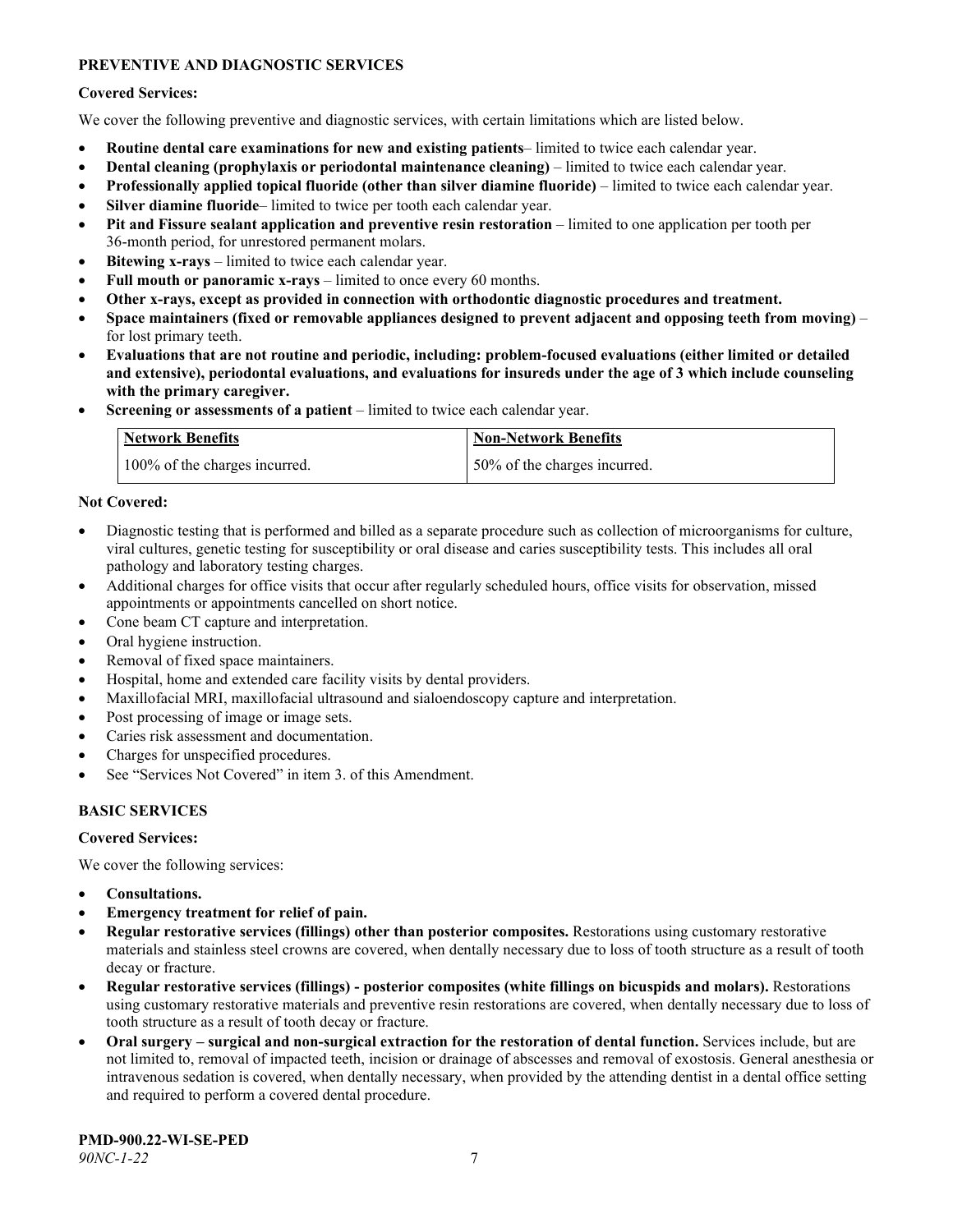- **Periodontics (gum disease)** limited to once every 24 months for non-surgical treatment and once every 36 months for surgical treatment.
- **Endodontics.**

| Network Benefits             | <b>Non-Network Benefits</b>  |
|------------------------------|------------------------------|
| 90% of the charges incurred. | 50% of the charges incurred. |

## **Limitations:**

• Collection and application of autologous blood concentrate product is limited to once every 36 months.

#### **Not Covered:**

- Periodontal splinting.
- Orthognathic surgery (surgery to reposition the jaws).
- Harvest of bone for use in autogenous grafting procedure.
- Charges for surgical procedures for isolation of a tooth with a rubber dam.
- Non-intravenous conscious sedation, and drugs to treat anxiety or pain.
- Charges for endodontic endosseous implants.
- Charges for intentional reimplantation (including necessary splinting).
- Charges for canal preparation and fitting of preformed dowel or post.
- Charges for temporary crowns for fractured teeth.
- Charges for surgical placement of a temporary anchorage device.
- Charges for autogenous or nonautogenous osseous, osteoperiosteal or cartilage graft of the mandible or maxilla.
- Charges for anatomical crown exposure.
- Charges for the placement of a restorative foundation for an indirect restoration.
- Charges for periradicular services and bone grafts or other material used in conjunction with periradicular surgery.
- Charges for unspecified procedures.
- See "Services Not Covered" in item 3. of this Amendment.

## **SPECIAL SERVICES**

#### **Covered Services:**

We cover the following services:

- **Special restorative care** extraorally fabricated or cast restorations (crowns, inlays and onlays) are covered when teeth cannot be restored with customary restorative material and when dentally necessary due to the loss of tooth structure as a result of tooth decay or fracture. If a tooth can be restored with a customary restorative material, but an onlay, crown, jacket, indirect composite or porcelain/ceramic restoration is selected, benefits will be calculated using the charge appropriate to the equivalent customary restorative material.
- **Repair or recementing of crowns, inlays and onlays.**

| <b>Network Benefits</b>      | <b>Non-Network Benefits</b>  |
|------------------------------|------------------------------|
| 90% of the charges incurred. | 50% of the charges incurred. |

#### **Limitations:**

• Benefit for the replacement of a crown or onlay will be provided only after a five-year period measured from the date on which the procedure was last provided, whether under this Amendment or not.

#### **Not Covered:**

- Gold foil restorations.
- Onlays, veneers or partial crowns fabricated from extraorally cured composite resin or porcelain.
- Charges for unspecified procedures.
- See "Services Not Covered" in item 3. of this Amendment.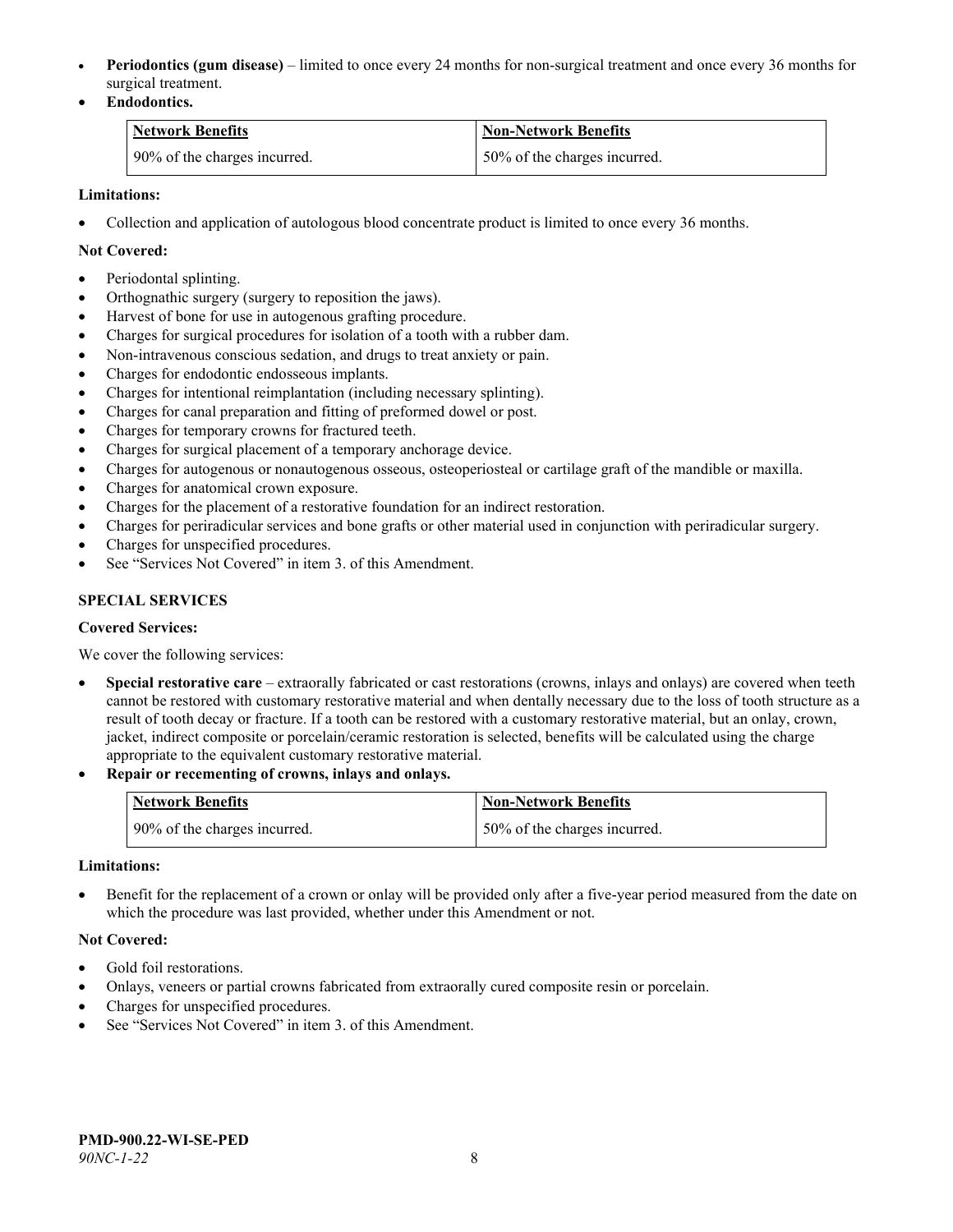#### **PROSTHETIC SERVICES**

#### **Covered Services:**

We cover the following services:

- **Bridges** initial installation of fixed bridgework to replace missing natural teeth, replacement of an existing fixed bridgework by a new bridgework, the addition of teeth to an existing bridgework, and repair or recementing of bridgework are covered. A given prosthetic appliance for the purpose of replacing an existing appliance will be provided when satisfactory evidence is presented that the new prosthetic appliance is required to replace one or more teeth extracted after the existing bridgework was installed.
- **Dentures** initial installation of full removable dentures to replace missing natural teeth and adjacent structures and adjustments during the six-month period following installation are covered. If a satisfactory result can be achieved through the utilization of standard procedures and materials but a personalized appliance is selected, or one which involves specialized techniques, the charges appropriate to the least costly appliance are covered. Replacement of an existing full removable denture by a new denture is covered. A given prosthetic appliance for the purpose of replacing an existing appliance will be provided when satisfactory evidence is presented that the new prosthetic appliance is required to replace one or more teeth extracted after the existing denture was installed. Repair of dentures, or relining or rebasing of dentures more than six months after installation of an initial or replacement denture are covered.
- **Partial dentures** Surveyed crowns which are not restorative but which are dentally necessary to facilitate the placement of a removable partial denture are covered. Initial installation of partial removable dentures to replace missing natural teeth and adjacent structures and adjustments during the six-month period following installation are covered. If a satisfactory result can be achieved by a standard cast chrome or acrylic partial denture, but a more complicated design is selected, the charges appropriate to the least costly appliance are covered. Replacement of an existing partial denture by a new denture, or the addition of teeth to an existing partial removable denture is covered. A given prosthetic appliance for the purpose of replacing an existing appliance will be provided when satisfactory evidence is presented that the new prosthetic appliance is required to replace one or more teeth extracted after the existing denture was installed. Repair of dentures, or relining or rebasing of dentures more than six months after installation of an initial or replacement denture are covered.
- **Occlusal guards** occlusal guards for the treatment of bruxism are covered, including repair and relining of occlusal guards.
- **Tissue conditioning.**

| <b>Network Benefits</b>      | <b>Non-Network Benefits</b>  |
|------------------------------|------------------------------|
| 90% of the charges incurred. | 50% of the charges incurred. |

#### **Limitations:**

- Benefit for replacement of a prosthetic appliance will be provided only (a) if the existing appliance cannot be made serviceable, and (b) after a five-year period measured from the date on which it was installed, whether under this Amendment or not.
- Occlusal guards are limited to one every 12 months, for insureds age 13 or older.

#### **Not Covered:**

- Services for replacement of any missing, lost or stolen dental or implant-supported prosthesis.
- Services related to a prosthetic appliance which was installed or delivered more than 60 days after termination of coverage. Interim prostheses.
- Connector bars, stress breakers and precision attachments.
- Provisional pontics, crowns and retainer crowns.
- Copings.
- Charges for unspecified procedures.
- See "Services Not Covered" in item 3. of this Amendment.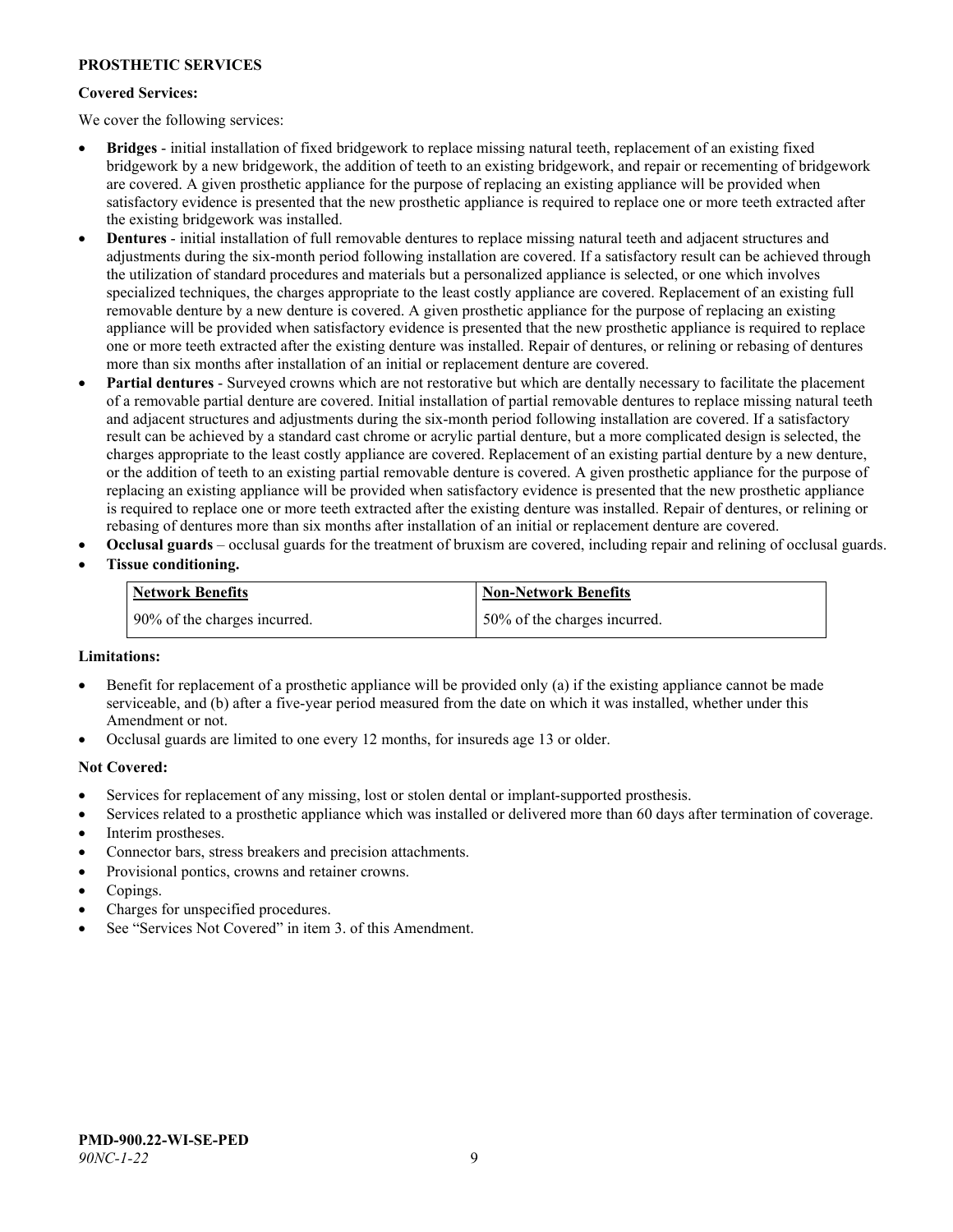## **DENTAL IMPLANT SERVICES**

#### **Covered Services:**

#### We cover, **if dentally necessary**:

- the surgical placement of an implant body to replace missing natural teeth;
- removal and replacement of an implant body that is not serviceable and cannot be repaired after a period of at least five years from the date that the implant body was initially placed;
- initial installation of implant-supported prosthesis (crowns, bridgework and dentures) to replace missing teeth;
- replacement of an existing implant-supported prosthesis by a new implant-supported prosthesis, or the addition of teeth to an existing implant-supported prosthesis. We will replace an existing implant-supported prosthesis when satisfactory evidence is presented that (a) the new implant-supported prosthesis is required to replace one or more teeth extracted after the existing implant-supported prosthesis was installed, or (b) the existing implant-supported prosthesis cannot be made serviceable;
- repair of implant-supported prosthesis;
- other related implant services.

**Decisions about dental necessity are made by HealthPartners Insurance Company**'**s dental directors, or their designees. If the dental directors or their designees determine that a tooth or an arch can be restored with a standard prosthesis or restoration, no benefits will be allowed for the individual implant or implant procedure. For the second phase of treatment (the prosthodontics phase of placing the implant crown, bridge, denture or partial denture), we will base benefits on the least costly, professionally acceptable alternative treatment.**

| Network Benefits             | <b>Non-Network Benefits</b>  |
|------------------------------|------------------------------|
| 90% of the charges incurred. | 50% of the charges incurred. |

#### **Limitations:**

- Benefit for replacement of an existing implant-supported prosthesis that cannot be made serviceable will be provided only after a five-year period measured from the date that the implant-supported prosthesis was initially placed, whether under this Amendment or not.
- Endosteal implants, surgical placement of an interim implant body, eposteal implants, transolsteal implants (including hardware), implant-supported complete or partial dentures, connecting bars, abutments, implant-supported crowns, and abutment supported retainers are limited to once every five years.
- Radiographic/surgical implant indexing is limited to once every five years.

#### **Not Covered:**

- Charges for interim abutments or custom abutments, including placement.
- Charges for unspecified procedures.
- See "Services Not Covered" in item 3. of this Amendment.

## **EMERGENCY DENTAL CARE SERVICES**

#### **Covered Services:**

We cover emergency dental care provided by network or non-network providers to the same extent as eligible dental services specified above and subject to the same coinsurance and maximums.

| <b>Network Benefits</b>                                                                                                                                                             | <b>Non-Network Benefits</b>                                                       |
|-------------------------------------------------------------------------------------------------------------------------------------------------------------------------------------|-----------------------------------------------------------------------------------|
| Coverage level is the same as corresponding Network   Coverage level is the same as corresponding Non-<br>Benefits, depending on the type of service provided,<br>such as fillings. | Network Benefits, depending on the type of service<br>provided, such as fillings. |

#### **Not Covered:**

See "Services Not Covered" in item 3. of this Amendment.